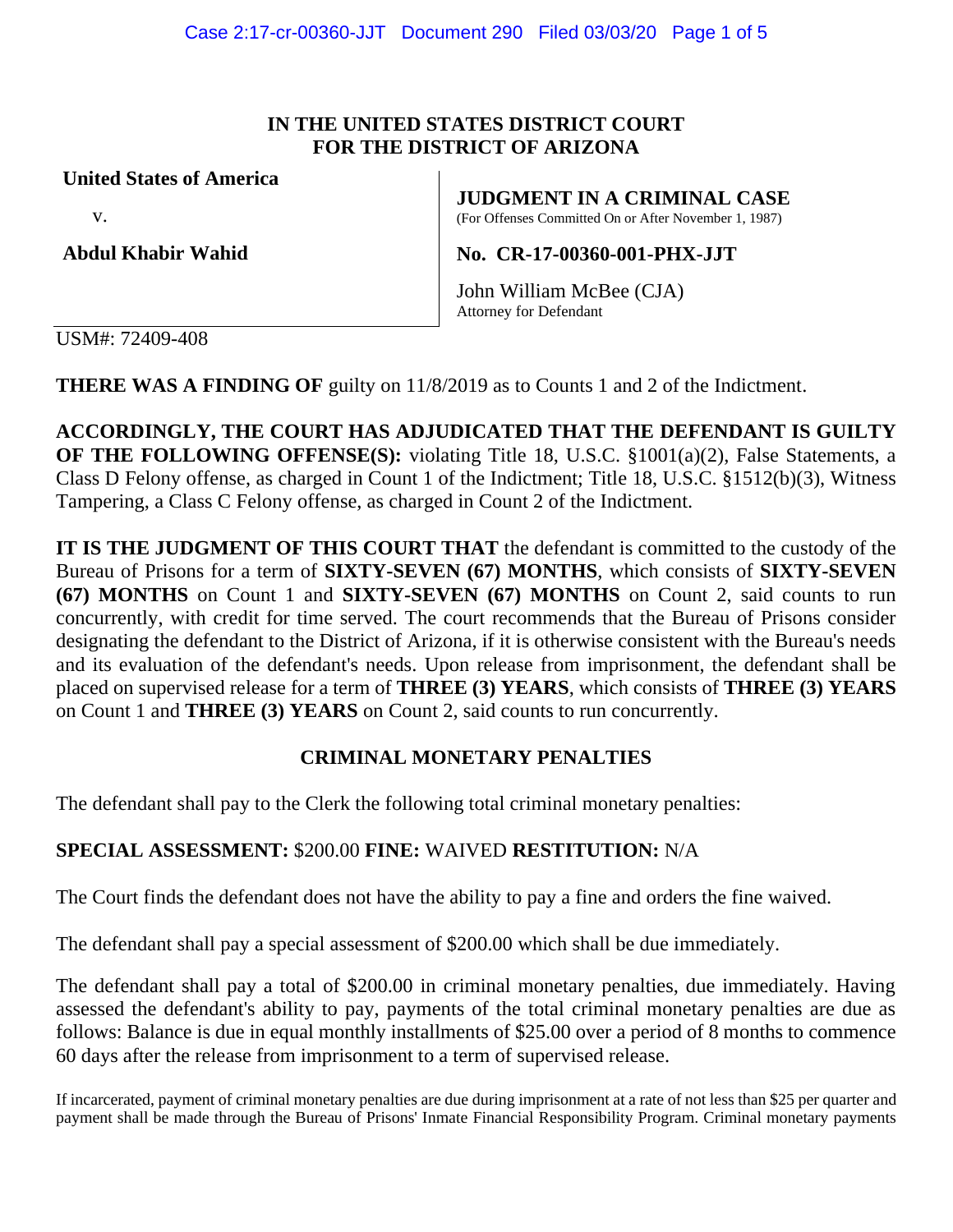#### CR-17-00360-001-PHX-JJT Page 2 of 5 USA vs. Abdul Khabir Wahid

shall be made to the Clerk of U.S. District Court, Attention: Finance, Suite 130, 401 West Washington Street, SPC 1, Phoenix, Arizona 85003-2118. Payments should be credited to the various monetary penalties imposed by the Court in the priority established under 18 U.S.C. § 3612(c). The total special assessment of \$200.00 shall be paid pursuant to Title 18, United States Code, Section 3013 for Count 1 and 2 of the Indictment.

Payments shall be applied in the following order: (1) assessment, (2) restitution principal, (3) restitution interest, (4) AVAA assessment, (5) fine principal, (6) fine interest, (7) community restitution, (8) JVTA assessment, (9) penalties, (10) costs, including cost of prosecution and court costs.

Any unpaid balance shall become a condition of supervision and shall be paid within 90 days prior to the expiration of supervision. Until all restitutions, fines, special assessments and costs are fully paid, the defendant shall immediately notify the Clerk, U.S. District Court, of any change in name and address. The Court hereby waives the imposition of interest and penalties on any unpaid balances.

### **SUPERVISED RELEASE**

It is ordered that while on supervised release, the defendant must comply with the mandatory and standard conditions of supervision as adopted by this court, in General Order 17-18, which incorporates the requirements of USSG §§ 5B1.3 and 5D1.2. Of particular importance, the defendant must not commit another federal, state, or local crime during the term of supervision. Within 72 hours of sentencing or release from the custody of the Bureau of Prisons the defendant must report in person to the Probation Office in the district to which the defendant is released. The defendant must comply with the following conditions:

### **MANDATORY CONDITIONS**

- 1) You must not commit another federal, state or local crime.
- 2) You must not unlawfully possess a controlled substance. The use or possession of marijuana, even with a physician's certification, is not permitted.
- 3) You must refrain from any unlawful use of a controlled substance. The use or possession of marijuana, even with a physician's certification, is not permitted. Unless suspended by the Court, you must submit to one drug test within 15 days of release from imprisonment and at least two periodic drug tests thereafter, as determined by the court.

## **STANDARD CONDITIONS**

- 1) You must report to the probation office in the federal judicial district where you are authorized to reside within 72 hours of sentencing or your release from imprisonment, unless the probation officer instructs you to report to a different probation office or within a different time frame.
- 2) After initially reporting to the probation office, you will receive instructions from the court or the probation officer about how and when you must report to the probation officer, and you must report to the probation officer as instructed.
- 3) You must not knowingly leave the federal judicial district where you are authorized to reside without first getting permission from the court or the probation officer.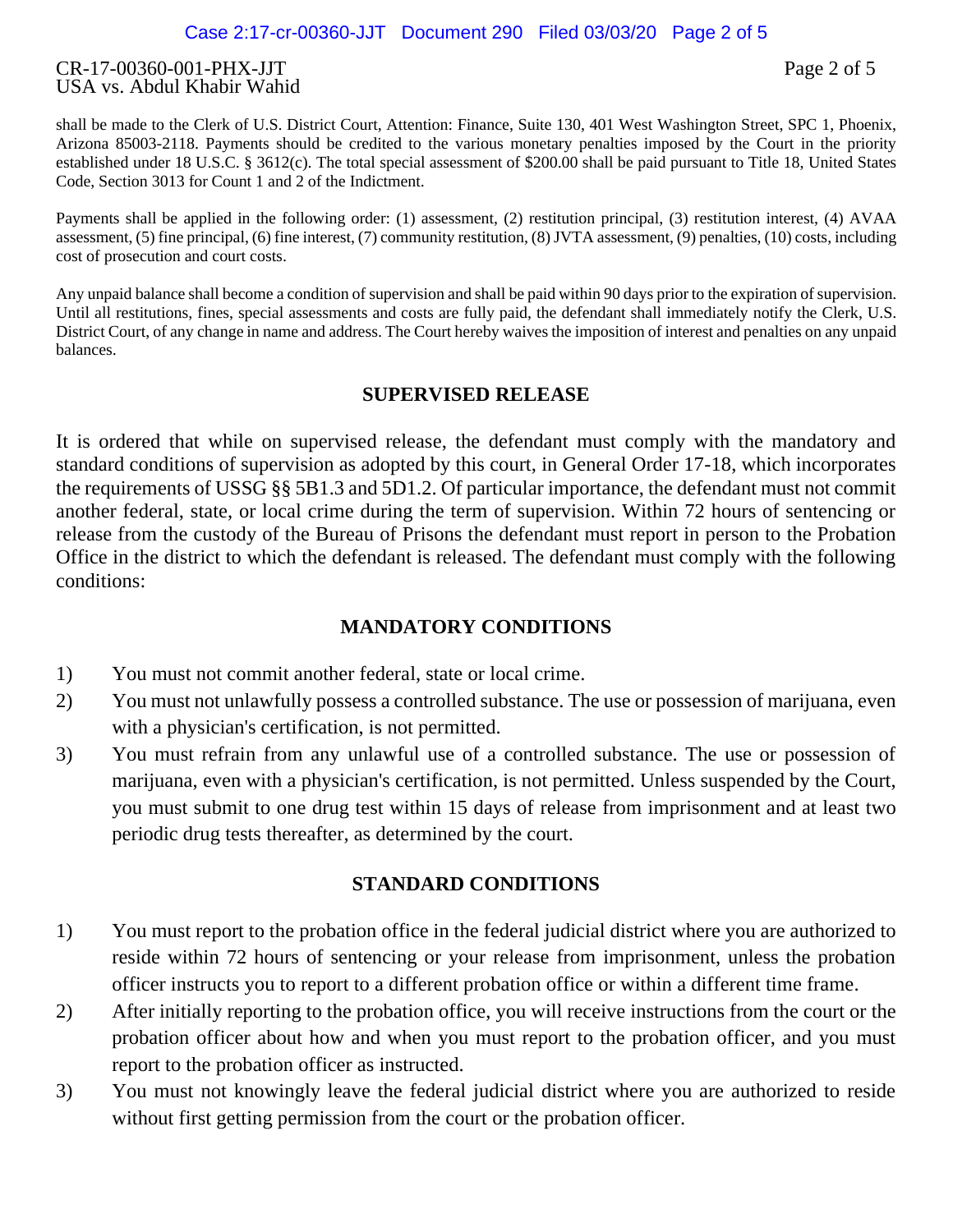### CR-17-00360-001-PHX-JJT Page 3 of 5 USA vs. Abdul Khabir Wahid

- 4) You must answer truthfully the questions asked by your probation officer.
- 5) You must live at a place approved by the probation officer. If you plan to change where you live or anything about your living arrangements (such as the people you live with), you must notify the probation officer at least 10 days before the change. If notifying the probation officer in advance is not possible due to unanticipated circumstances, you must notify the probation officer within 72 hours of becoming aware of a change or expected change.
- 6) You must allow the probation officer to visit you at any time at your home or elsewhere, and you must permit the probation officer to take any items prohibited by the conditions of your supervision that he or she observes in plain view.
- 7) You must work full time (at least 30 hours per week) at a lawful type of employment, unless the probation officer excuses you from doing so. If you do not have full-time employment you must try to find full-time employment, unless the probation officer excuses you from doing so. If you plan to change where you work or anything about your work (such as your position or your job responsibilities), you must notify the probation officer at least 10 days before the change. If notifying the probation officer at least 10 days in advance is not possible due to unanticipated circumstances, you must notify the probation officer within 72 hours of becoming aware of a change or expected change.
- 8) You must not communicate or interact with someone you know is engaged in criminal activity. If you know someone has been convicted of a felony, you must not knowingly communicate or interact with that person without first getting the permission of the probation officer.
- 9) If you are arrested or questioned by a law enforcement officer, you must notify the probation officer within 72 hours.
- 10) You must not own, possess, or have access to a firearm, ammunition, destructive device, or dangerous weapon (i.e., anything that was designed, or was modified for, the specific purpose of causing bodily injury or death to another person such as nunchakus or tasers).
- 11) You must not act or make any agreement with a law enforcement agency to act as a confidential human source or informant without first getting the permission of the court.
- 12) If the probation officer determines that you pose a risk to another person (including an organization), the probation officer may require you to notify the person about the risk and you must comply with that instruction. The probation officer may contact the person and confirm that you have notified the person about the risk.
- 13) You must follow the instructions of the probation officer related to the conditions of supervision.

## **SPECIAL CONDITIONS**

The following special conditions are in addition to the conditions of supervised release or supersede any related standard condition: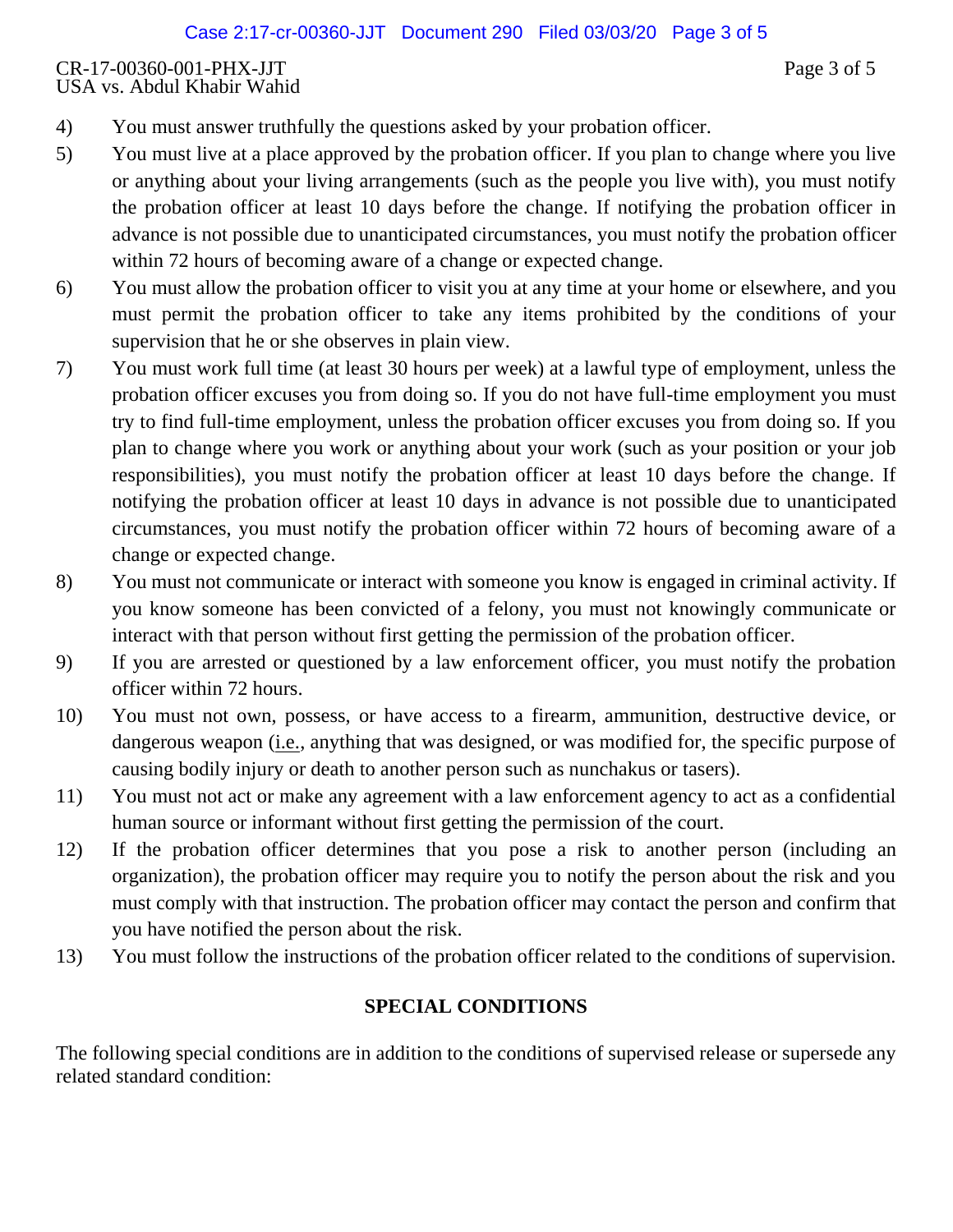#### CR-17-00360-001-PHX-JJT Page 4 of 5 USA vs. Abdul Khabir Wahid

- 1) You must participate as instructed by the probation officer in a program of substance abuse treatment (outpatient and/or inpatient) which may include testing for substance abuse. You must contribute to the cost of treatment in an amount to be determined by the probation officer.
- 2) You must submit to substance abuse testing. You must not attempt to obstruct or tamper with the testing methods. You must contribute to the cost of testing in an amount to be determined by the probation officer.
- 3) You must not use or possess alcohol or alcoholic beverages.
- 4) You must not be involved with or knowingly communicate or associate with any person affiliated with a domestic or international terrorist group.
- 5) You must cooperate in the collection of DNA as directed by the probation officer.
- 6) You must have no contact with Ali Soofi and must immediately report to the probation officer any unauthorized contact. Contact includes, but is not limited to, letters, communication devices, audio or visual devices, visits, or communication through a third party.

# **THE DEFENDANT IS ADVISED OF DEFENDANT'S RIGHT TO APPEAL BY FILING A NOTICE OF APPEAL IN WRITING WITHIN 14 DAYS OF ENTRY OF JUDGMENT.**

The Court may change the conditions of probation or supervised release or extend the term of supervision, if less than the authorized maximum, at any time during the period of probation or supervised release. The Court may issue a warrant and revoke the original or any subsequent sentence for a violation occurring during the period of probation or supervised release.

The Court orders commitment to the custody of the Bureau of Prisons.

The defendant is remanded to the custody of the United States Marshal.

Date of Imposition of Sentence: **Tuesday, March 03, 2020**

Dated this 3<sup>rd</sup> day of March, 2020.

Honorable John J. Tuchi  $\mathcal{W}$ istrict Judge